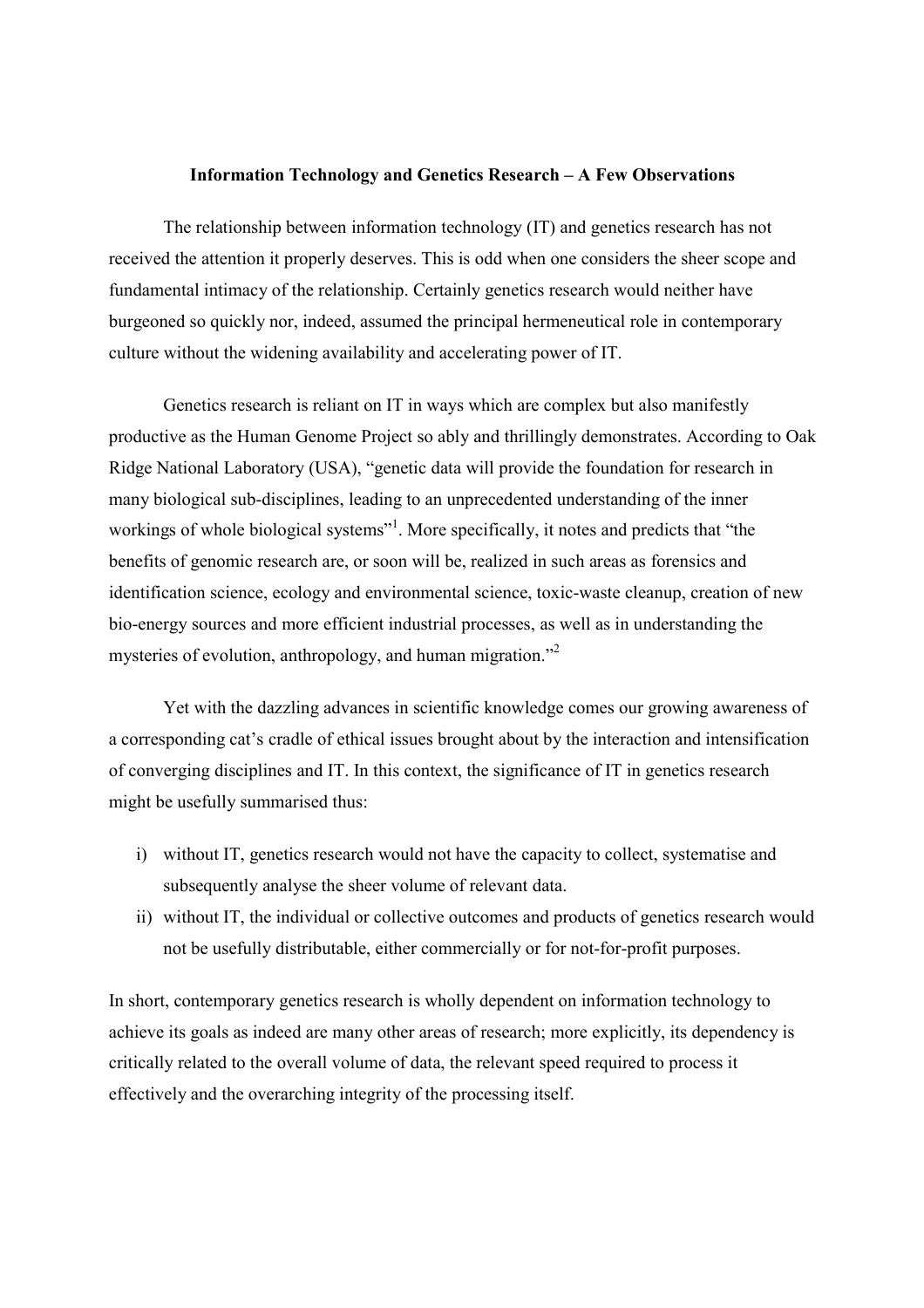Issues relating to volume of data and speed of processing in genetics research are far from theoretical. Indeed researchers are now using grid computing to speed up investigations into new ways of tackling disease. The UK company Oxford GlycoScience, for example, has "implemented the technology to improve the utilisation of its server infrastructure and shorten the time it takes to process work".<sup>3</sup> On its implantation the company immediately "noticed a reduction in turnaround time: one job scheduled to take three months was done in a week, while others typically processed in week were done in a day or less".<sup>4</sup> Indeed in the future the company "may not even have to worry about a server infrastructure at all: using grid engine portal technology [it] could connect to grid computing resources anywhere in the world".<sup>5</sup>

 However, the use of information technology in distributing the outcomes and products of genetics research is just as significant as the actual research itself. In particular the development and maintenance of databases which have as their raison d'être the systematic storage and retrievability of identifiable DNA or other biometric information raise acute questions about the ownership and integrity of the data, as well as the fundamental principles governing the right of access. All databases which contain personal information pose significant risks in terms of the reliability of the data and potential system abuse through poor security architecture and management protocols. Existing national databases, such as those operated by credit reference agencies, law enforcement agencies or government departments, suggest the need to nurture a culture of high vigilance rather than one of settled complacency. $6$ 

 Ethical issues relating to information technology are just as diverse and pressing as those encountered in the field of genetics research. Indeed it could be argued that information ethics has in some senses a logical priority over other fields of ethical concern insofar as the procurement, storage and management of information, from the highest policy level to the most elementary issues surrounding the installation and maintenance of hardware or software<sup>7</sup>, has the potential of impacting critically on the lives of specific individuals as well as society as a whole. Without good information (i.e. *quality* information *reliably* collected and stored) rational decision-making is compromised in both the political and personal sphere. Often it is difficult to make wise or prudent decisions even when individuals or communities are furnished with the best possible information. However, when information is limited, corrupt, or merely irrelevant,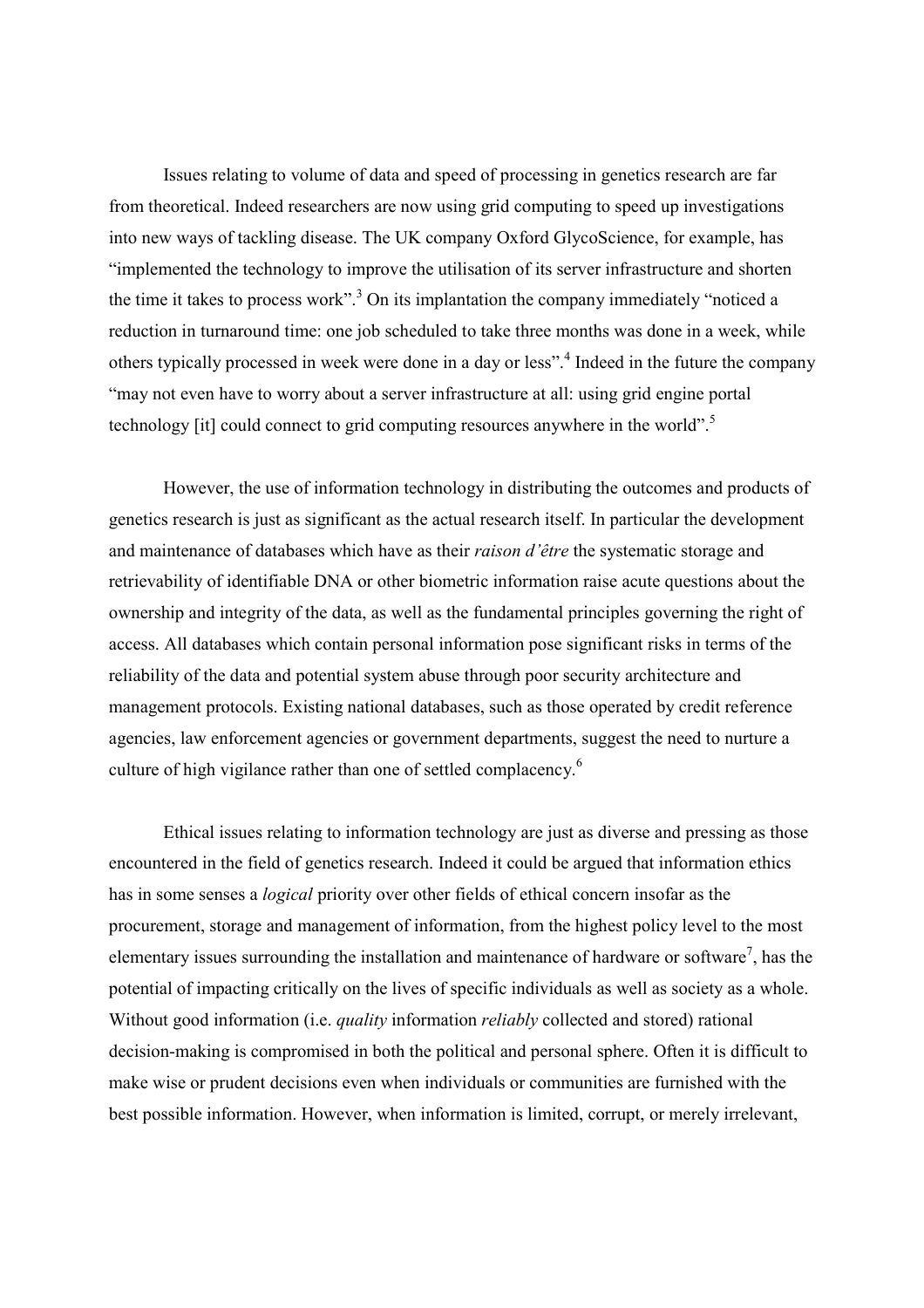personal decision-making and public policy development are inevitably frustrated or endangered. Good information requires good information systems whose integrity encompasses transparent policy goals and management practice as well as robust technical design and capability.

 The close relationship between genetics research and IT becomes even more obvious when we consider the wider role of information ethics in society. According to Luciano Floridi:

"There has been a fundamental blind spot in our ethical discourse, a whole ethical perspective missing, which information ethics and its applied counterpart, computer ethics, seem to be able to perceive and take into account. The shift from an anthropocentric to a bio-centric perspective, which has so much enriched our understanding of morality, is followed by a second shift, from a biocentric to an onto-centric view. This is what information and computer ethics can achieve, thus acquiring a fundamental role in the context of ethical theories. The object-oriented ontocentric perspective is more suitable to an information culture and society, improves our understanding of moral facts, can help us to shape our moral questions more fruitfully, to sharpen our sense of value and to make the rightness or wrongness of human actions more intelligible and explicable."<sup>8</sup>

Certainly in the area of genetics research the rewards offered by IT are immense; but so too, undoubtedly, are the risks. Try as we might, we cannot deny that our genetic data is related, both directly and mysteriously, to our infrangible sense of what it is to be 'us'.

## Ian Kenway

Notes

 $\overline{a}$ 

 $<sup>2</sup>$  Ibid</sup>

4 Ibid

5 Ibid

<sup>&</sup>lt;sup>1</sup> See http://www.ornl.gov/sci/techresources/Human\_Genome/education/careers.shtml

<sup>&</sup>lt;sup>3</sup> James Watson, 'Genetics role for grid computing', Computing, 19 June 2003

<sup>&</sup>lt;sup>6</sup> See GeneWatch UK's publication 'The DNA Expansion Programme: reporting real achievement' (February 2006) and its Parliamentary Briefing No. 6 'The police National DNA database: an update' (July 2006)